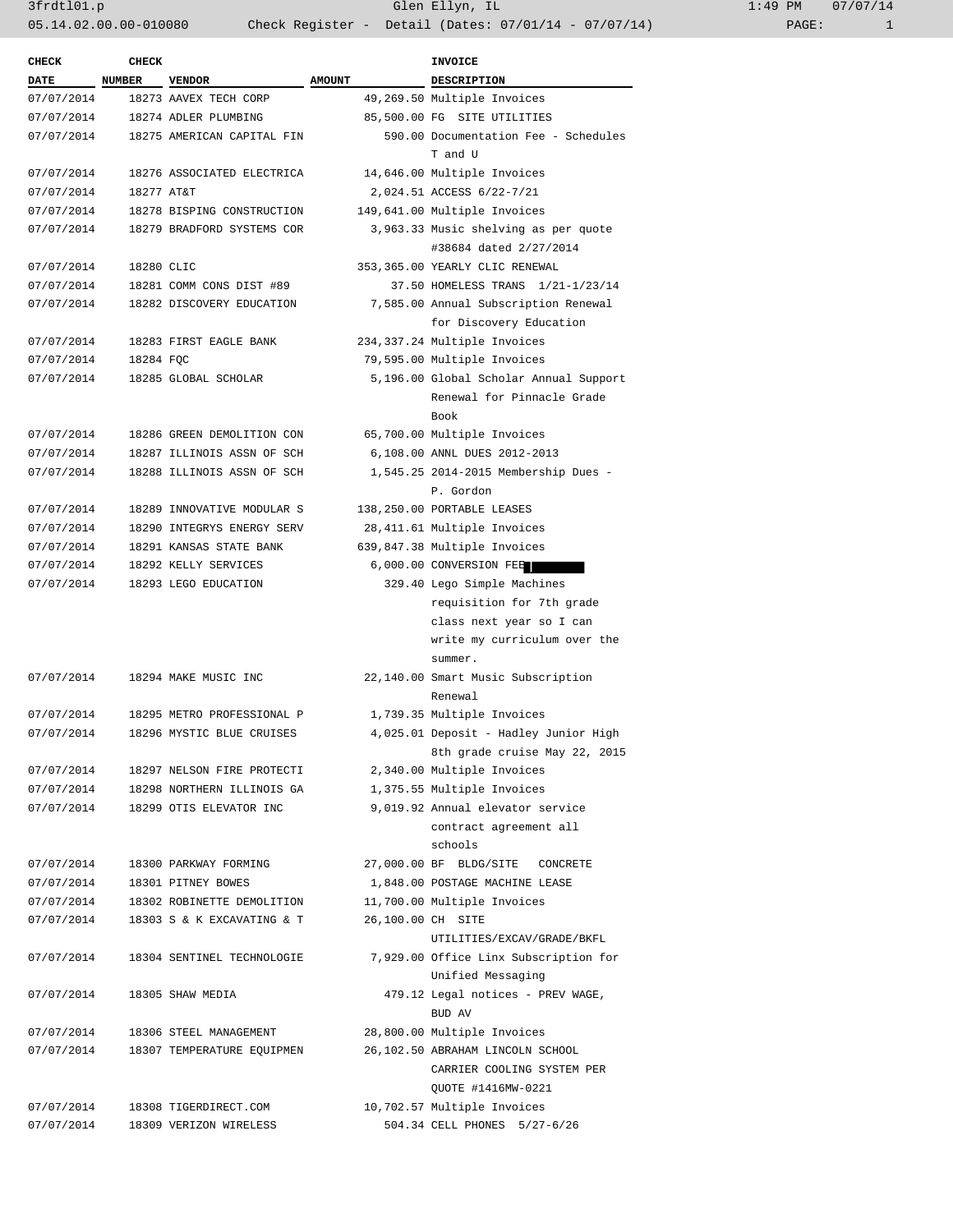| CHECK      | CHECK  |                                                        |               | INVOICE                             |  |
|------------|--------|--------------------------------------------------------|---------------|-------------------------------------|--|
| DATE       | NUMBER | VENDOR                                                 | <b>AMOUNT</b> | <b>DESCRIPTION</b>                  |  |
| 07/07/2014 |        | 18310 VILLAGE OF GLEN ELLY                             |               | 5,851.58 Multiple Invoices          |  |
| 07/07/2014 |        | 310.49 FSA administration - Invoice<br>18311 WAGEWORKS |               |                                     |  |
|            |        |                                                        |               | #20140107876                        |  |
| 07/07/2014 |        | 18312 WASTE MANAGEMENT WES                             |               | 4,365.76 Multiple Invoices          |  |
|            |        | 07/07/2014 201400001 MB FINANCIAL BANK                 |               | 154,758.33 Bond payment - July 2014 |  |

Totals for checks 2,219,033.24